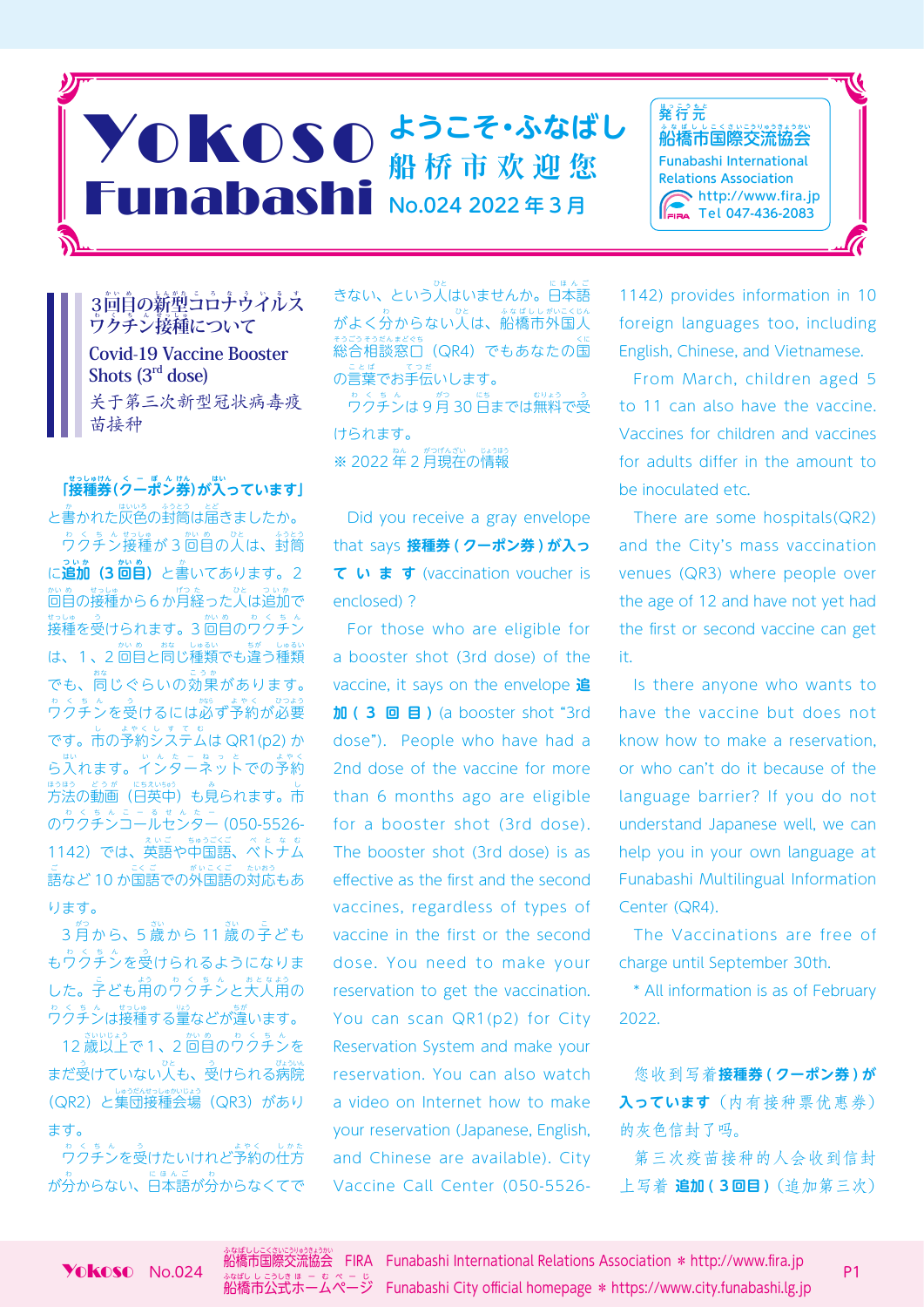的信件。第二次接种后经过 6 个月 的人可以追加接种。无论第 3 次疫 苗的种类与第 1、2 次的种类相同或 者不同,都有同样的效果。接种疫 苗必须要预约。可以读取 QR1 进入 市内的预约系统。并可以在网上收 看有关预约方法的视频(日语,英 语和中文)。市疫苗呼叫中心(050- 5526-1142)还提供英语、汉语、越 南语等 10 种语言的外语服务。

从 3 月开始,5 至 11 岁的儿童也 可以接种疫苗。儿童疫苗和成人疫 苗的接种量不同。12 岁以上尚未接 种过第 1、2 次疫苗的人也有可以接 种的医院(QR2)、和集中接种会场 (QR3)。

是否有人想接种疫苗但不知道如 何预约,或因不懂日语而无法预约? 如果您不懂日语,可以到船桥市外 国人综合咨询窗口(QR4)。那里可 以用您自己国家的语言为您提供帮 助。

9 月 30 日之前可以免费接种疫苗。 \* 截至 2022 年 2 月的信息





5角5日は「こどもの白」です。こ どもの日には、こどもたちが元気に育ち、 大 おお きくなったことをお祝 いわ いします。

゠<sub>んゕぃ</sub><br>今回は「こどもの日」の習慣を2つ い。。<br>紹介したいと思います。「飾りもの」と 「菖 しょうぶゆ 蒲湯」です。

「こどもの日」は「端午の節句」とも ょ<br>呼ばれ、昔は男の子の成長をお祝いする 。<br>日でした。男の子のいる家庭では、昔 <sub>ぶし</sub><br>武士がつけていた鎧や兜を飾ります。鎧 や兜 かぶと は、武 ぶ し 士にとって命 いのち を守 まも る大 たいせつ 切な <sub>ぼうぐ</sub><br>防具であったことから、こどもを病気や 災 わざわ いから守 まも ってもらうという意 い み 味で飾 かざ り 始 はじ めたようです。また、「鯉 こい のぼり」と ょ<br>呼ばれる鯉の形をした吹き流しを飾りま す。鯉は生命力と成功のシンボルです。 魚 さかな たちが泳 およ ぎの競 きょうそう 争をしたとき、鯉 こい だけ が大 おお きな滝 たき を登 のぼ り切 き り、龍 りゅう になったと言 い われています。この時期、日本各地でた くさんの「鯉のぼり」を見ることができ ます。

にほん<br>日本では、5月5日に「菖蒲湯」に入 る習 しゅうかん 慣があります。「菖 しょうぶゆ 蒲湯」は、菖 しょうぶ 蒲 の葉を浮かせたお風呂です。菖蒲は昔か ら、悪いものや病気を追い払うと信じら れています。 こか 3.5.7%<br>ねています。 5月5日に「菖蒲湯」に <sub>ばいると病気にかからないと言われていま<br>入ると病気にかからないと言われていま</sub> す。こどもの日には、親子で菖蒲湯に浸 かり、のんびりしてみてはいかがでしょ う。

May 5th is "Children's Day". We celebrate the healthy growth of children on this day.

We introduce two traditional

customs related to Children's Day. They are "ornaments" and "Shobuyu".

 Children's Day was called "Tango no Sekku" , and people celebrated the healthy growth of the boys in the family. Families with boys display traditional samurai warrior helmets "kabuto" or armor "Yoroi". Helmets and armor are tools for samurai to protect themselves. Therefore they represent the desire to protect boys from illness and accidents and grow strong. They also raise a carp-shaped streamer called "Koinobori". The carp is a symbol of vitality and success. It's said that a carp was the only one which won a swimming race, swam up a big waterfall among other fishes, and became a dragon. During this season, you can see many "Koinobori" all across Japan.

In Japan, we have a traditional custom taking "Shobuyu" on May 5th. It's a bath with sweet flag leaves in it. It's been told from an ancient that sweet flags have a power to drive an evil spirit and sick away. Therefore, people believe that we will not get sick if we take "Shobuyu" on the day. Why don't you soak and relax in "Shobuyu" with your family ?

5 月 5 日 是 儿 童 节。 在 儿 童 节, 要庆祝孩子们的健康成长。

这里为您介绍"儿童节"的两个 习俗," 装饰品 " 和"菖蒲浴"。 "儿童节"也被称为日本的"端午

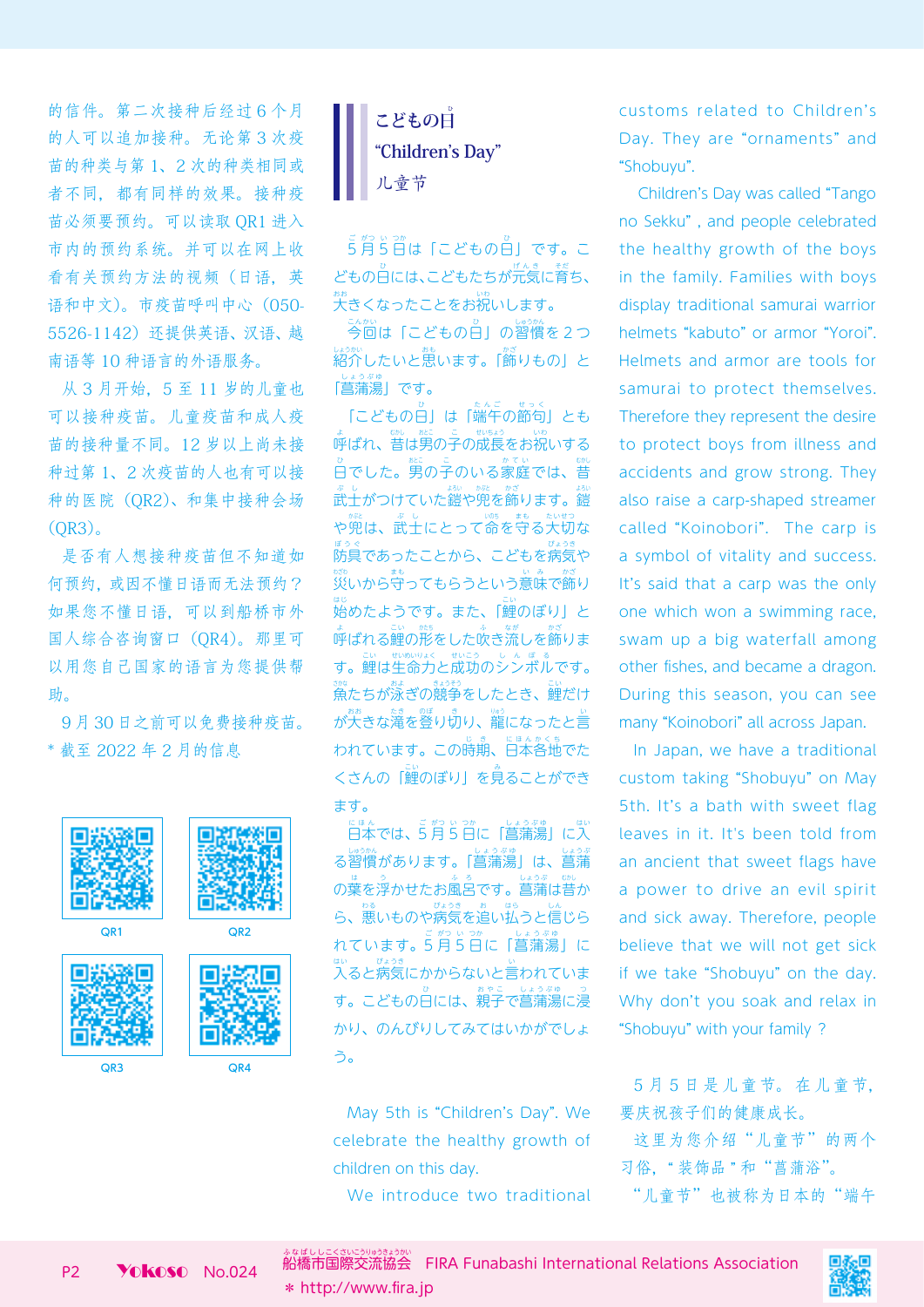节",以前是祝愿男孩茁壮成长的节 日。在有男孩的家庭里,要装饰古 代武士穿戴的铠甲和头盔。因为铠 甲和头盔对于武士来说是守护生命 的重要防护具。也有着保佑儿童祛 病除灾的含义,从而形成了这种装 饰习俗。另外,还要装饰被称为"鲤 鱼旗"的鲤鱼形状的风幡。鲤鱼是 生命力和成功的象征。相传, 鱼儿 在水中竞相争游时,只有鲤鱼能够 跃过大瀑布,变成真龙。每年的这 个时候,您可以在日本各地看到很 多"鲤鱼旗"。

在日本,5月5日洗"菖蒲浴" 也是传统习俗。"菖蒲浴"是一种漂 浮着菖蒲叶的浴池。自古以来,人 们就相信菖蒲可以避邪驱病。据说 在 5 月 5 日用菖蒲水泡澡就不会生 病。儿童节的时候,一家人泡个菖 蒲浴,悠闲地享受一下吧。

## $\mathbb{R}^2$ おめでとう! **Congratulations on new enrollment to primary school !** 恭喜入学!

日 にほん 本の学 がっこう 校は4月 がつ に始 はじ まります。 学 がっこう 校へは子 こ どもだけで歩 ある いて通 かよ いま す。一度、学校まで子どもといっしょに 歩 ある いて道 みち を確 かくにん 認しましょう。

「連 れんらくちょう 絡帳」は学 がっこう 校で使 つか う大 たいせつ 切なもの です。時間割や持ち物が分かるので、 まいにち み<br>毎日見てください。

学 がっこう 校を休 やす むときや、早 はや く帰 かえ るとき、何 なに しんぱい<br>か心配なことがあるときは学校の先生に 。<br>伝えましょう。大切なことは「必ず連絡 する」ことです。

に<sub>ほんのがき</sub>。<br><sub>てある</sub><br>日本の学校は手紙(お知らせ)が多い です。<sup>まいここ</sup>ともに「先生から手紙はも らった?」と聞いてください。何が書い

```
てあるか分からなかったら、近くに聞け
る)<br>る人がいるといいですね。
 船
ふなばしし
橋市外
がいこくじん
国人総
そうごう
合相
そうだん
談窓
まどぐち
口でもあなた
、<sub>にことば、こった</sub>。<br>の国の言葉でお手伝いします。
【使
つか
える日
にほんご
本語】
「かぜ(用事)で 休みます」
```
Japanese schools start in April. Children themselves go to school on foot. It may be a good idea to walk to school with your child.

RENRAKUCHO(Communication notebook) is one of the important items at school. Every day, children take notes on it such as the next day's timetable, what to bring, what to do, and so on. So, please check it every day.

If your child will be absent from school, or if they want to leave school early due to circumstances such as a doctor's appointment, or if you have any worries, tell your teacher. The important thing is to "always contact school".

Japanese schools have many letters or documents addressed to parents. Ask your child everyday if they receive letters or documents from school. Letters or documents in Japanese may be difficult to understand for you. Ask people in your neighborhood what it is about. Funabashi Multilingual Information Center is also at your service in your own language.

【Useful Japanese expression】 KAZE(YOUJI) DE YASUMIMASU. "My son (daughter) will be absent from school because of a cold(family matters)

日本的学校 4 月开学。

小学都是儿童自己步行上学。和 孩子一起步行去学校看一次比较好。

連絡帳 ( 联络簿 ) 是重要的物品之 一。每天孩子都会记录下第二天的 时间表、要带的东西、要做的事情等。 请每天查看联络簿。

请假休息时,或是有什么担心的 事情,也或者因为去看病等事情需 要早退的时候,告诉你的老师。重 要是"必须联系学校"。

日本的学校会下发很多信件(通 知)和文件。请每天向孩子询问"有 信件吗?"。文件上的日语可能会很 难。者家附近有能问的人在就更好 了。可以到船桥市外国人综合咨询 窗口。那里可以用您自己国家的语 言为您提供帮助。

【能使用的日语】 KAZE(YOUJI) DE YASUMIMASU. "因为感冒(有事情)要休息。"